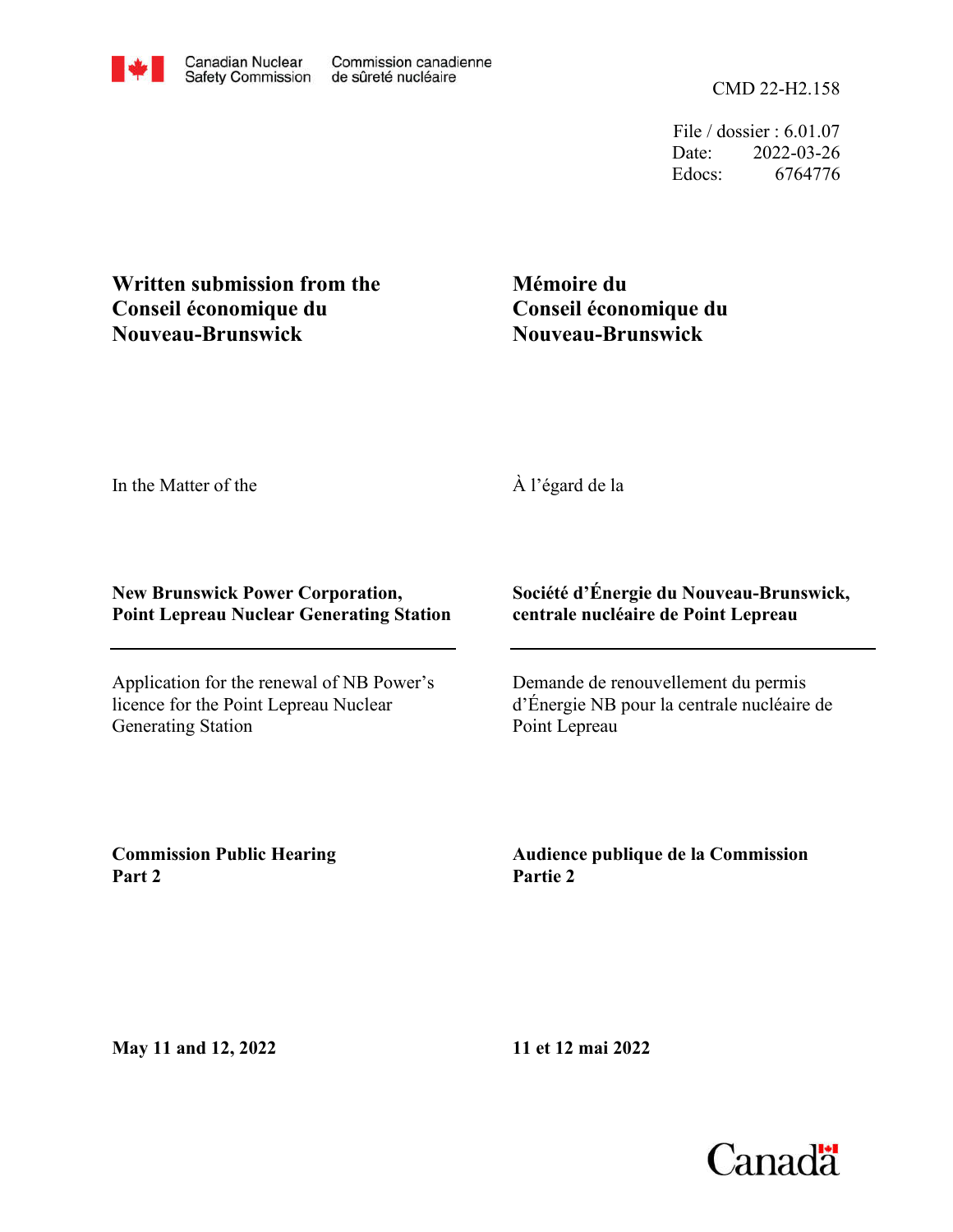

March 25, 2022

Canadian Nuclear Safety Commission Commission Secretariat/Registrar 280 Slater Street, P.O. Box 1046 Ottawa, ON K1P 559 [interventions@cnsc-ccns.gc.ca](mailto:interventions@cnsc-ccns.gc.ca)

#### **Subject: Application by New Brunswick Power for Renewal of the Point Lepreau Nuclear Generating Station Power Reactor Operating License**

Commission Secretariat/Registrar

Please accept this letter as my written submission as you consider New Brunswick Power's application for the renewal of the operating license for the Point Lepreau Nuclear Generating Station. I am pleased to provide my full support for this application.

My name is Gaëtan Thomas. I am the President and CEO of the Conseil économique du Nouveau-Brunswick Inc. (CÉNB). CÉNB is a group of entrepreneurs and businesspeople committed to the economic development of New Brunswick and the Francophone business community. I am also the Vice Chairman of the Atlantic Cancer Research Institute Board of Directors, and a Strategic Advisor with the legal firm McCarthy Tetrault. I was born and raised in the small community of Tilley Road, New Brunswick and then moved to various locations in the province of New Brunswick, where my wife and I have raised our four daughters. You could say I am a New Brunswicker through and through.

In 2020, I retired from a 38-year career with New Brunswick Power, which culminated with me serving as President & CEO for 10 years. I spent many years working in the Nuclear Division as the Chief Nuclear Officer and Vice President Nuclear, where I had oversight of the Point Lepreau plant including during the successful refurbishment project which extended its operating life by 30 years.

Point Lepreau has operated safely and reliably for nearly 40 years and is a pillar of the New Brunswick energy landscape. During my career, I travelled the world visiting other nuclear stations, in particular during my time as Chairman of the World Association of Nuclear Operators (WANO - Atlanta Centre) where I also was also a board member of the world governing board of WANO. I can attest that Point Lepreau is among the top performing plants in the world. In fact, the station received an Excellence Award from the Institute of Nuclear Power Operations in 2019, which recognizes the highest level of safety and reliability in the operation of a commercial nuclear power plant.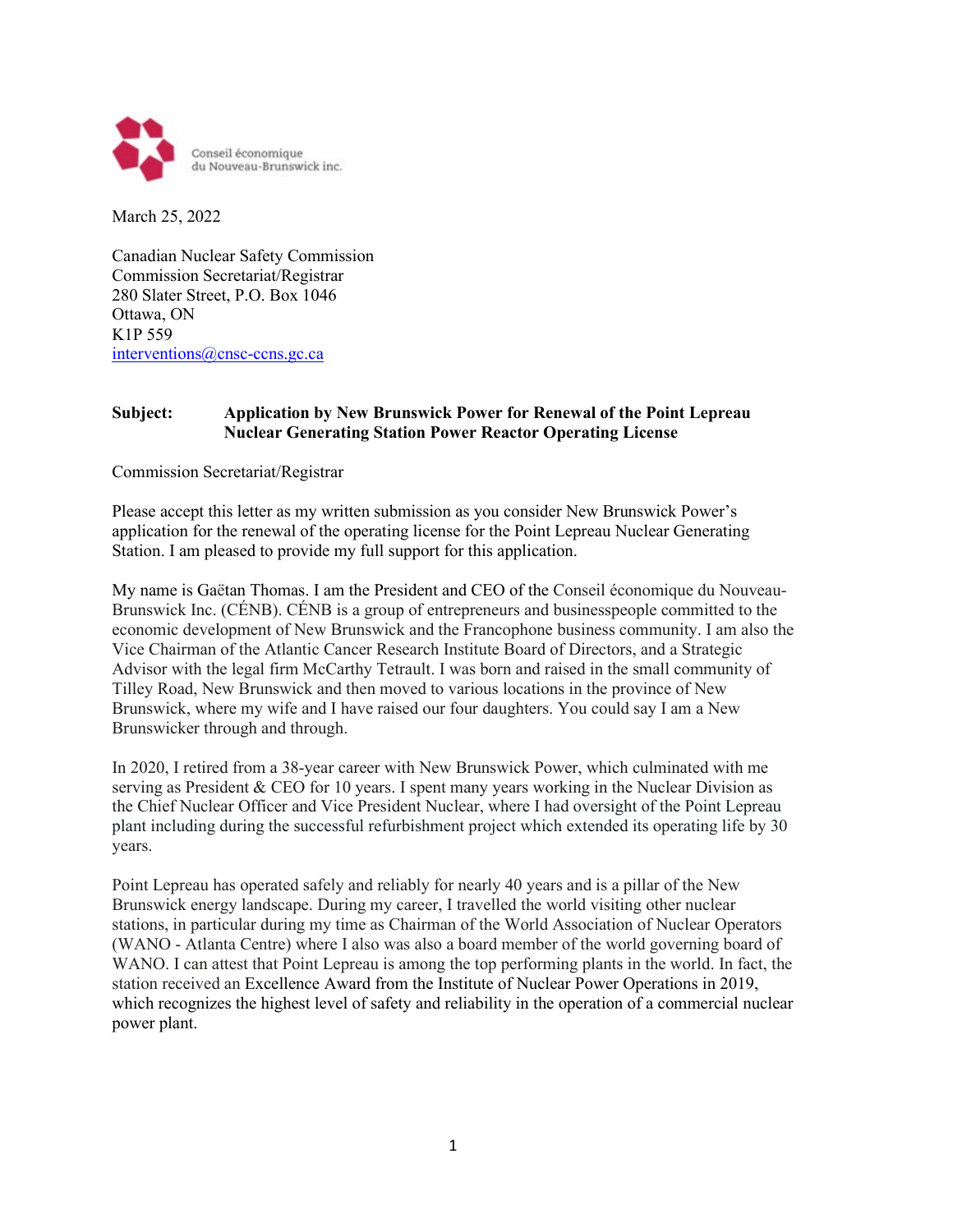The fundamental reason for the plant's award-winning performance is, and always has been, the people of Point Lepreau. The team includes hundreds of highly qualified professionals who dedicate themselves to operating the plant to the highest levels of nuclear excellence. I witnessed first-hand their unwavering commitment to protecting the safety of their co-workers, the public and the surrounding environment. Point Lepreau has become a world leader because of the employees, and it was my privilege to work alongside such a dedicated group of professionals throughout my career.

The Point Lepreau plant is important to New Brunswick and all of Canada. It provides nonemitting, reliable energy for the province at a competitive cost. In my current role at CÉNB, I am hearing more and more about the importance of energy security and cost competitiveness to businesses across the province, especially as we move into the post-Covid recovery period.

There is no doubt the energy from Point Lepreau will continue to be important to securing a strong, energy-secure future for the province while helping to moderate cost. And given nuclear energy contributes no emissions that cause greenhouse gases, Point Lepreau will continue to be critical to Canada's energy mix as we work towards achieving a net-zero carbon future. The importance of nuclear energy in Canada's efforts to combat climate change is critical today and will continue to be in the future. Thanks to the successful refurbishment of Point Lepreau, the plant can generate safe, clean, reliable and cost competitive baseload electricity for decades to come.

I support New Brunswick Power's request for a 25-year license. Over the years, I observed a move within the international nuclear industry to adopting longer operating licenses, for example in the USA. Specific to Point Lepreau, a 25-year license will align well with the post-refurbishment operating life of the plant. And as Canada pursues additional nuclear generation using advanced technologies like small modular reactors, a longer license duration may align well with the enhanced safety features of these technologies as well.

I understand during Part 1 of the hearing, a concern was raised that members of the public may think a longer license duration will mean decreased communication and fewer opportunities to ask questions about plant operations. I have witnessed the Point Lepreau team's commitment to open and transparent communications and to delivering a comprehensive outreach and engagement program. The team understands and values the importance of their social license with the public. It was always a privilege for me to meet with community members, to see the respectful and oftentimes co-operative relationship between plant staff and members of the public. I do not foresee a longer license duration would have any impact on Point Lepreau's commitment to earning and maintaining their social license each and every day.

In closing, I feel the Point Lepreau Nuclear Generating Station and its employees continue to be an important part of the fabric of New Brunswick, living and working in communities around the plant, and generating safe, clean, cost effective and reliable electricity to support the entire province.

I have great respect and confidence in the nuclear regulatory process in Canada, with which I became very familiar during my time working with NB Power. Through my involvement with the international nuclear industry, I learned Canada has a robust regulatory framework providing strong, independent oversight, which many other countries look to as a model to emulate.